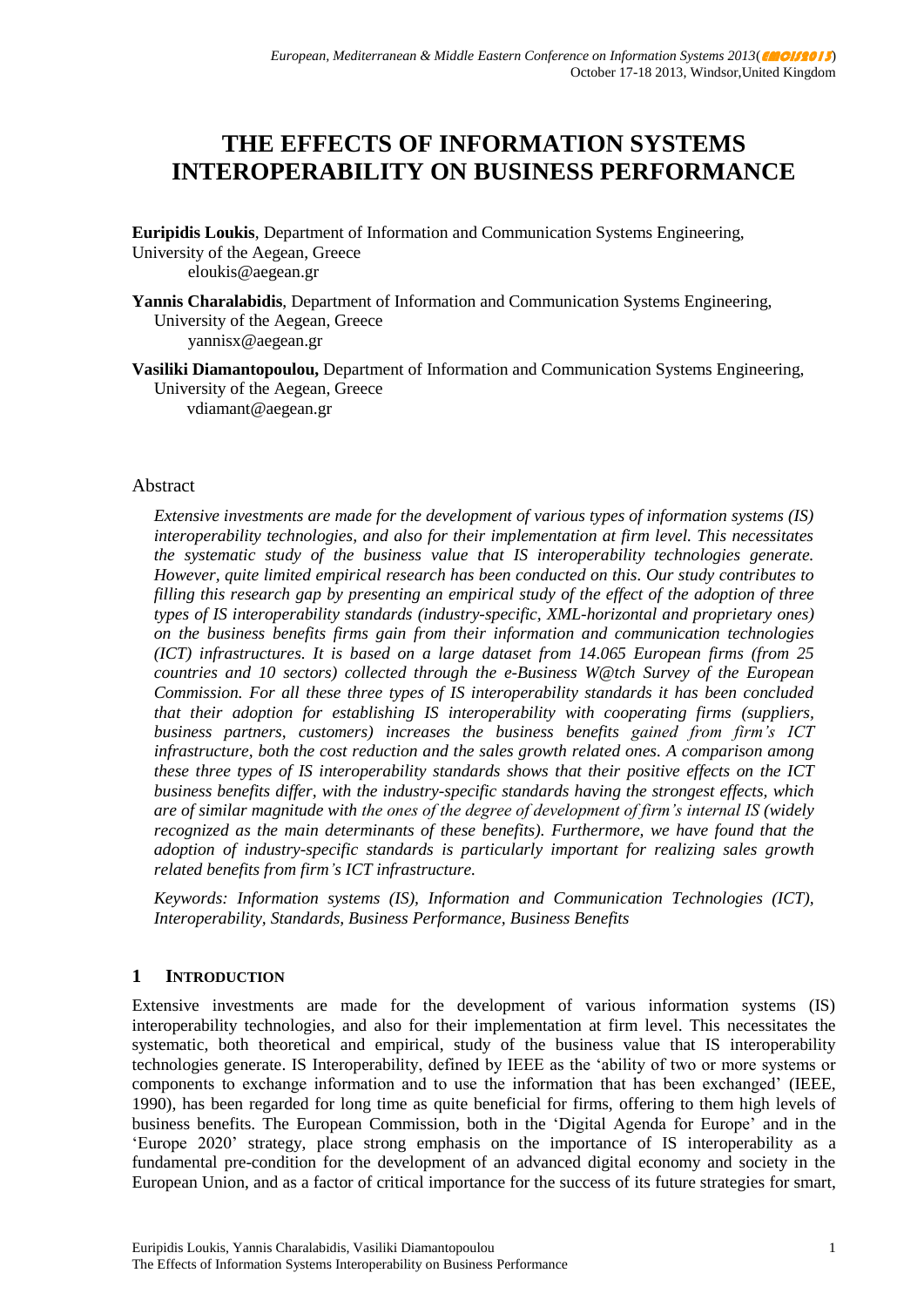sustainable and inclusive growth (European Commission, 2010a and 2010b). There has been considerable theoretical literature analyzing the business value of IS interoperability (briefly reviewed in section 2.1). However, there is limited empirical literature on it, since only a very small number of empirical studies have been conducted concerning the business value of IS interoperability, and all of them are based on small datasets (they are briefly reviewed in section 2.2).

This paper contributes to filling this research gap. It presents an empirical study of the effects of the adoption of three different fundamental types of IS interoperability standards for exchanging data with cooperating firms (suppliers, business partners, customers) on the business benefits a firm gains from its information and communication technologies (ICT) infrastructure. In particular, in our study we examine the abovementioned effects of the following three types of IS interoperability standards (Nurmilaakso 2008a and 2008b; Lampathaki et al., 2009):

- The industry-specific standards, which are usually created by industry associations or sectoral standardization bodies, in order to enable the electronic exchange of important business documents (e.g. quotations, orders, shipment notes, invoices, payment notes) between firms of a specific industry, their suppliers, customers and business partners. Such industry-specific standards are usually 'tailored' to meet the needs of the firms of the specific sector, so they have the whole needed "depth and breadth" for this sector: they include all the range of required documents and elements.
- The XML-horizontal standards, which are typically open cross-sectoral (horizontal) specifications of business documents' interchange formats, which have been developed based on the XML (eXtensible Markup Language), aiming to be used by firms of all sectors. They are broad enough to cover many important aspects of the documents that need to be exchanged among firms, but lack the needed depth for representing sector-specific characteristics and information elements, as they have been developed with a 'least common denominator' logic, i.e. they include mainly elements that are common across sectors. It should be mentioned that recently, due to the fast adoption of XML, many industrial standards (and also some proprietary ones) have been ported to XML as well. However, at the time when the data of this study were collected XML was used mainly for cross-sectoral (horizontal) standards, so XML-based standards were mainly horizontal, therefore the three types of standards we examine in this empirical study were then disjoint.
- The proprietary standards, which are typically created and maintained by large and strong firms, which can impose such de-facto specifications for business documents' exchange with their own customers, suppliers or business partners. These interconnection standards usually have extensive depth and breadth, but include mainly the documents and elements required by the strong creator firm.

Furthermore, we proceed to a comparison between the effects of these three types of IS interoperability standards on the business benefits gained from firm's ICT infrastructure, in order to understand to what extent IS interoperability business value depends on the type and the particular characteristics of the adopted interoperability standards. Finally, in order to make a 'realistic' assessment of the magnitude of these effects, we compare them with the corresponding effects of the degree of development of firm's internal and e-sales IS, which are widely recognized as the main determinants of ICT business benefits and value at firm level.

Our empirical study is based on a large dataset collected from 14.065 European firms (from 25 countries and 10 sectors) collected through the e-Business W@tch Survey of the European Commission. We expect that its results will be useful for providing guidance to the technological IS interoperability research, in order to focus on the most valuable directions, and also to the individual firms for making more informed decisions concerning their IS interoperability related investments, taking into account not only technical, but also business value factors as well.

Our paper consists of six sections. The following section 2 outlines the background of our study (previous theoretical and empirical literature on the business value of IS interoperability), while in section 3 the research hypotheses of our study are formulated. Then in section 4 the data and method of our study are described, and in section 5 results are presented and discussed. In the final section 6 we summarize our conclusions and propose future research directions.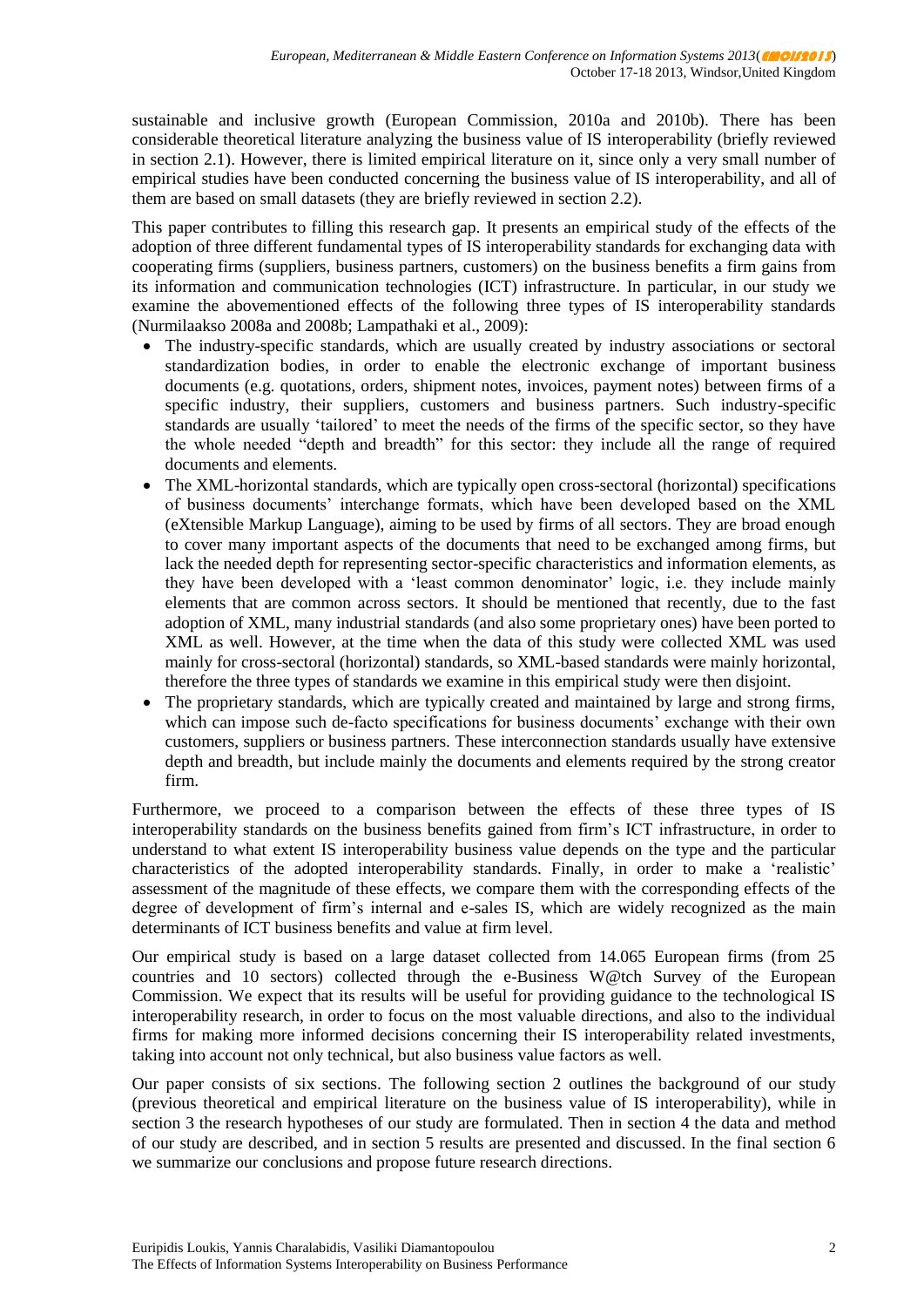# **2 BACKGROUND**

### **2.1 Theoretical Literature**

There has been considerable theoretical literature on the business value of IS interoperability, which has identified and discussed various kinds of business benefits it offers. Choi and Whinston (2000) argue that IS interoperability is highly important for maximizing the potential benefits of computing and digital networking technologies. In particular, they argue that it can significantly improve efficiency in product design, manufacturing and distribution, and at the same time lead to increased customers' choices and satisfaction. Also, IS interoperability allows market participants to communicate, exchange information, deliver and use products and services in real time, and these can result in significant business benefits.

It is widely recognised that IS interoperability can greatly facilitate and reduce the cost of electronic data interchange (EDI) (Jimenez-Martinez and Polo-Redondo, 2004; Chatterjee and Ravichandran, 2004; Robey et al., 2008), which allows the electronic exchange of various types of structured business documents with customers, sales channels, suppliers, business partners, etc. (e.g. quotations, orders, shipment notes, invoices, payment notes), resulting in significant operational and strategic benefits. Grilo et al. (2007) identify three main business value generating functions of IS interoperability: the informational function (capabilities for exchanging information of various complexity levels), the transactional function (capabilities for electronic execution of the whole lifecycles of various types of transactions) and the collaboration function (capabilities for collaborative products/services design and development).

Lebreton and Legner (2007), summarizing relevant research conducted as part of the ATHENA ('Advanced Technologies for Interoperability of Heterogeneous Enterprise Networks and their Application') European project, argue that IS interoperability has significant both operational and strategic impacts. With respect to the former they argue that it leads to reduction of cost and time of the three main stages of business transactions: connection, coordination and monitoring. Concerning the strategic impacts they argue that since IS interoperability reduces significantly transaction costs, it can lead to structural changes of firms and higher degree of outsourcing tasks (i.e. production of some parts) to external contractors so that they can focus on their core competencies. Also, it can increase the flexibility and responsiveness of firm's ICT infrastructure, leading to significant improvements of firm's 'agility', defined as its ability to respond to environmental changes (e.g. to new market conditions) (Sengupta and Masini, 2005). Finally, interoperability allows more and better contact with customers, and also facilitates more personalisation of products and services offered to them, leading in increased 'customer intimacy'.

The value proposition of IS interoperability is examined and elaborated in a relevant report) authored by a high level Informal Study Group (ISG) launched by the European Commission titled 'Unleashing the Potential of the European Knowledge Economy – Value Proposition for Enterprise Interoperability' (Li et al., 2008). It concludes that IS interoperability has the potential to improve efficiency dramatically, which has been the main focus in the past, and at the same time it can also facilitate and drive the collaborative development of significant value innovation through 'value networks'. The same report proposes an 'Enterprise Interoperability Value Framework' (EIVP), which identifies five types of interaction among firms that can be supported and enhanced by interoperability: communication (exchange of information), coordination (alignment of activities for mutual benefit, avoiding gaps and overlaps, in order to achieve efficiency gains), cooperation (obtaining mutual benefits by sharing or partitioning work, or by establishing supply chain visibility, where manufacturers and distributors allow each other's visibility of stocks, sales and production plans in order to optimize value chain stocks), collaboration (an engagement to work together in order to achieve results and innovative solutions that the participants would be unable to accomplish alone) and channel (producing a wider range of products and gaining greater access to small niche markets for selling these products).

Furthermore, IS interoperability can facilitate and support innovative highly beneficial advanced cooperative business practices, making them easier and reducing their implementation cost and time,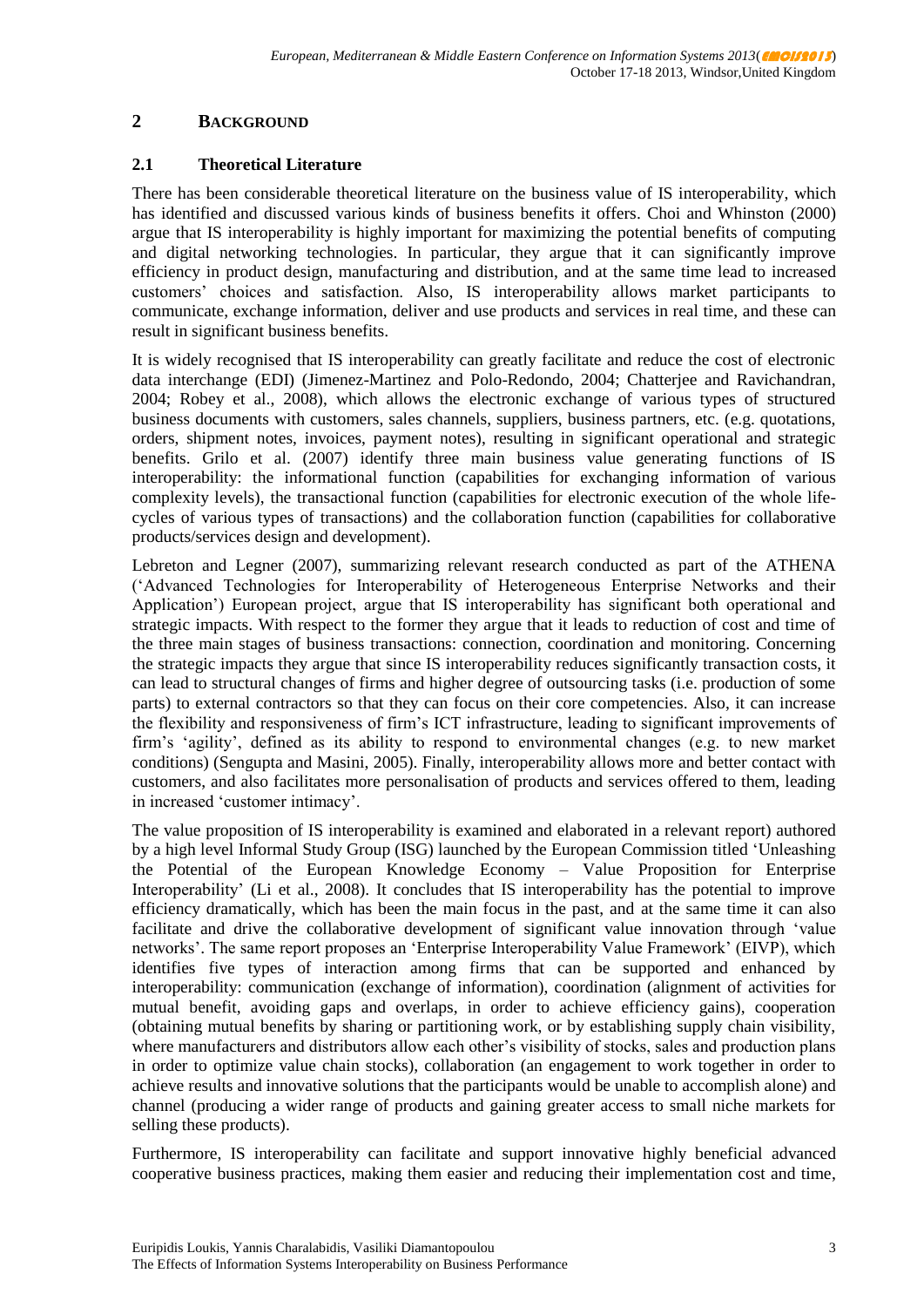such as collaborative planning, forecasting and replenishment (Stadtler, 2009), vendor-managed inventory (Kuk, 2004), resulting in significant business benefits. The adoption of IS interoperability standards leads to common data definitions with supply chain partners, which enable firms to develop the 'higher-order capabilities' of supply chain process integration (= integration of its physical, financial and information flows with its supply chain), leading to the generation of significant and sustainable performance gains with respect to operational efficiency, customers relations and finally sales revenues (Rai et al., 2006). Furthermore, it enables the gradual development of highly sophisticated 'interfirm IT capabilities', which help in the co creation of greater relational value (Rai et al., 2012).

The interoperability of firm's IS can also facilitate, support and reduce the cost and time required for its participation in 'business networks', defined as structures comprising different and heterogeneous organizations (e.g. firms having different resources and capabilities, suppliers, customers, universities, research centres, etc.), having various types of relationships among them and also economic and social exchanges, which aim at the design, production, marketing and distribution of mainly complex products and services (Hakansson and Johanson, 1992; Hakansson and Snehota, 1995). Business networks in the modern economy have become of critical importance (Rycroft, 2007; Busquets, 2010; Zeng et al., 2010), and the competition in many industries tends to be more among business networks than among individual firms. The participation of a firm in business networks offers significant business benefits (Kodama, 2005; Baraldi and Nadin, 2006; Kajikawa et al., 2010; Zeng et al., 2010): access to complementary resources and capabilities, new markets and technologies, diverse knowledge, and also opportunities to achieve economies of scale, to focus on their core competencies, to share the costs and risks of their activities, and to coordinate them in order to cope with market and technological complexities that characterise modern economy. For these reasons firm's business performance today depends critically on its participation in multiple business networks, which might have variable compositions, objectives and time-horizons (some of them having long term orientation, while some others having shorter term orientations, focusing mainly on the exploitation of individual business opportunities), and this can be greatly facilitated and supported by IS interoperability. The relationships among firms as part of such networks necessitate specific actions at three layers (Hakansson and Snehota, 1995; Baraldi and Nadin, 2006): 'activity links' (i.e. mutual adaptations in their activities), 'resource ties' (i.e., technical connections and mutual orientations of their physical and organizational resources) and 'actor bonds' (i.e. social interactions between individuals and organizational units of cooperating firms). All these types of actions necessitate extensive exchanges of information, both 'structured' and 'unstructured', with cooperating firms; the exchange of the former (structured information) can be greatly facilitated by IS interoperability.

# **2.2 Empirical Literature**

However, despite the above theoretical literature, there has been quite limited empirical investigation of the business value of IS interoperability.

Boh, Xu and Soh (2008) investigate empirically the effects of the extent of deployment of a single industry-specific standard (the RosettaNet, a standard aiming to facilitate B2B electronic transaction in high-tech electronic industries), and its integration in firm's processes, on the operational and strategic benefits that adopting firms obtain from it; it is based on dataset collected from 62 firms from China, Japan, Malaysia, Singapore and Taiwan. They conclude that the extent of integration and deployment of this standard have both similar positive effects on the strategic benefits obtained, while the former is the main determinant of the operational benefits.

Mouzakitis, Sourouni and Askounis (2009) investigate empirically the effect of five different interoperability levels (network, data, process, application and business level interoperability) on the required B2B integration effort with suppliers, customers and business partners; it is based on a dataset collected from 239 Greek firms that had successfully completed at least one B2B integration project in a predefined time period. They conclude that interoperability at the data, process and business level is negatively associated with integration effort.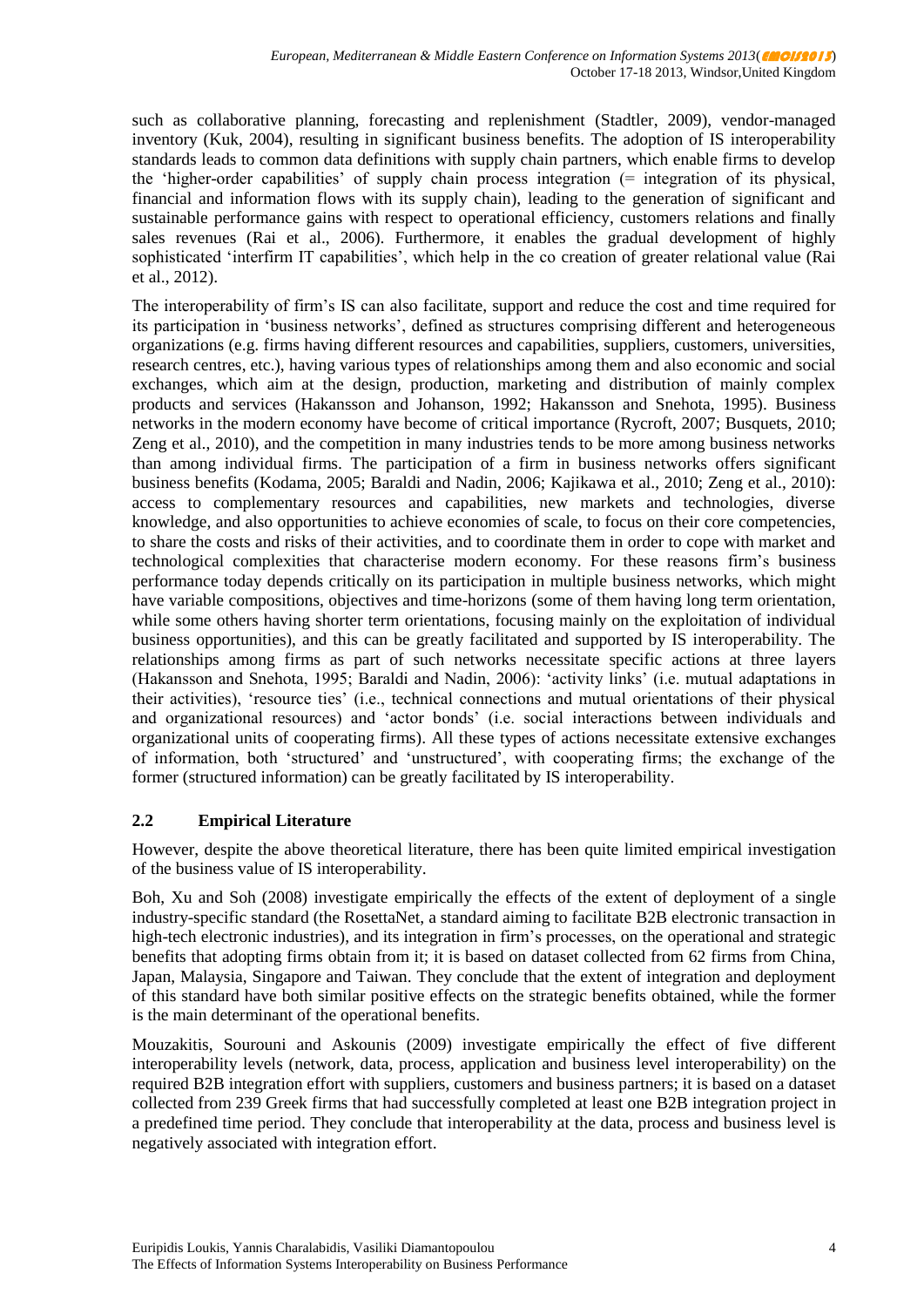Our study contributes to filling this empirical research gap, by investigating the effects of three different types of IS interoperability standards on the benefits generated by firm's ICT infrastructure, based on a large dataset collected from 14.065 European firms.

# **3 RESEARCH HYPOTHESES**

Based on the above theoretical literature outlined in 2.1, we expect that the adoption of IS interoperability standards for exchanging data with cooperating firms (suppliers, business partners, customers) will reduce the corresponding transaction costs and generates significant operational benefits. It allows the electronic exchange of important business documents (e.g. quotations, orders, shipment notes, invoices, payment notes), and this results in lower needs for administrative personnel, less paperwork, less errors, faster payments/improved cash-flow, avoidance of production stoppages resulting from lack of raw material, reduction of purchasing/sales cycles (ordering, delivery and invoice), and also of stock levels (Jimenez-Martinez and Polo-Redondo, 2004; Robey et al., 2008). This reduction in the costs of transacting with other firms can also lead to outsourcing tasks more on non-core tasks (i.e. production of some parts) to external specialised contractors, and focusing on core competencies, and this can further reduce costs (Lebreton and Legner, 2007). Also, as mentioned in 2.1 IS interoperability facilitates and supports advanced cooperative business practices, such as collaborative planning, forecasting and replenishment, vendor-managed inventory, etc., which can also result in further efficiencies and cost reduction. Furthermore, IS interoperability standards can facilitate and support the participation in business networks, and this enables the exploitation of physical resources of other firms, the achievement of economies of scale, resulting finally in important cost reductions and in general operational benefits (Kajikawa et al., 2010; Baraldi and Nadin, 2006). For the above reasons we expect that the adoption of IS interoperability standards in firms' ICT infrastructures for exchanging data with cooperating firms (suppliers, business partners, customers) will increase the cost reduction related business benefits firms gain from their ICT infrastructures, so our first research hypothesis is:

#### *H1: The adoption of IS interoperability standards has a positive effect on the cost reduction related business benefits firms gain from their ICT infrastructures.*

Since IS interoperability with customers allows the easy and low cost electronic execution and completion of transactions with them, through the electronic exchange of quotations, orders, shipment notes, invoices and payment notes, we expect that this will improve the quality of customer service and increase their satisfaction. In general, the easy and low cost electronic exchange of important business documents that IS interoperability enables with all cooperating firms, such as suppliers, customers and business partners, will improve the whole cooperation with them, and this will contribute positively to the improvement of important customer service components, such as order cycle time reduction, product availability, and distribution correctness and flexibility. Also, IS interoperability allows the easy, quick and low cost composition of new and/or personalised products and services, by combining products and services of other firms, and this increases customers' choices and satisfaction. In general, it can significantly improve efficiency in new product design, manufacturing and distribution, in collaboration with suppliers, customers and business partners (Li et al., 2008). Additionally, it will facilitate and support the participation in business networks that design and produce complex innovative products and services (Zeng et al., 2010). All these will lead to sales revenue growth. For the above reasons we expect that the adoption of IS interoperability standards in firms' ICT infrastructures for exchanging data with cooperating firms (suppliers, business partners, customers) will increase the cost reduction related business benefits firms gain from their ICT infrastructures, so our first research hypothesis is:

*H2: The adoption of IS interoperability standards has a positive effect on the sales growth related business benefits firms gain from their ICT infrastructures.*

Initially IS were viewed mainly as tools for cost reduction, while subsequently firms started to view them as tools for increasing sales revenue as well. Therefore the business benefits generated by firms' ICT infrastructures include in general both cost reduction related benefits and sales growth related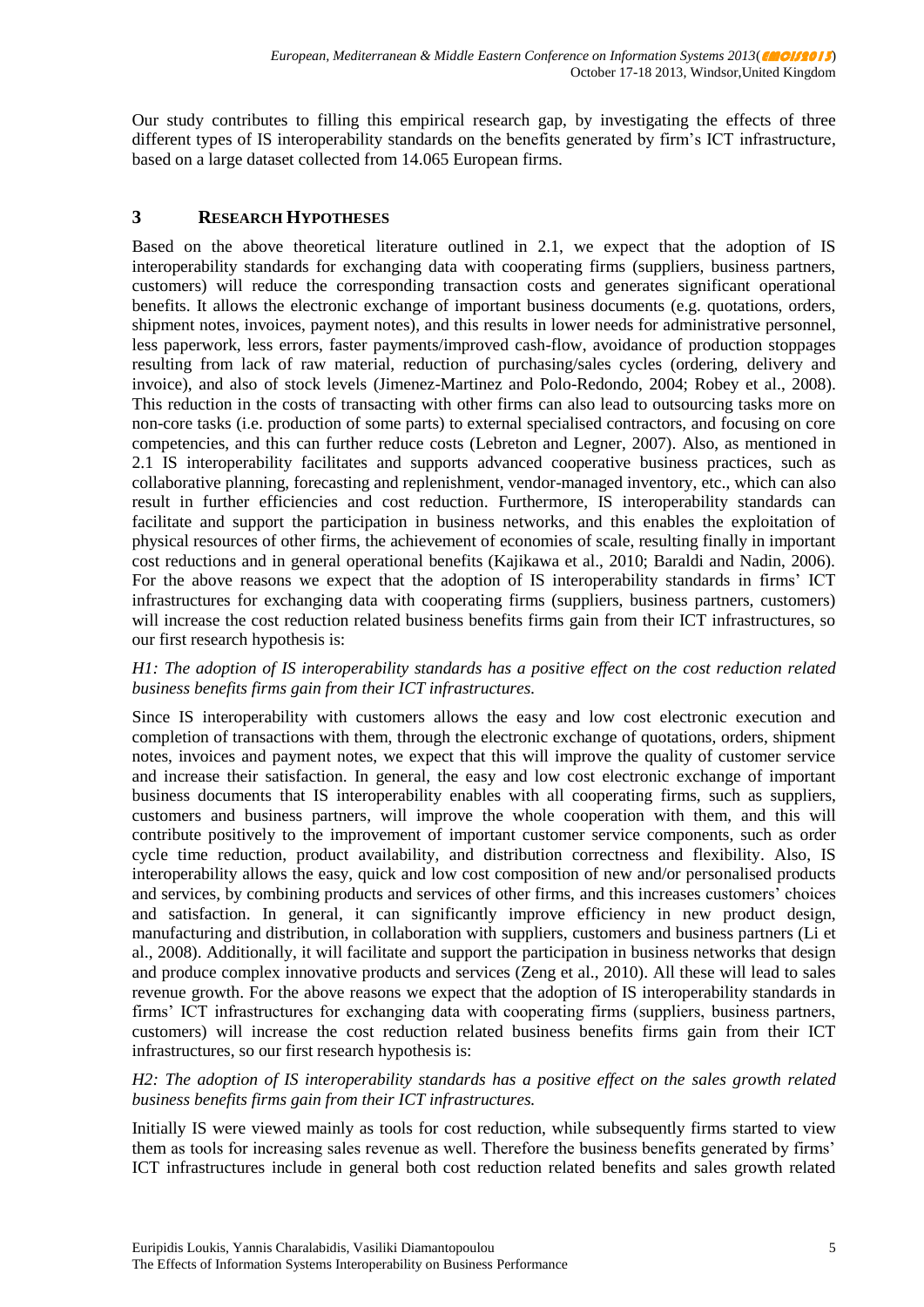ones. So for the reasons mentioned in the above two research hypotheses we expect that the adoption of IS interoperability standards will increase the business benefits gained from firms' ICT infrastructures, thus our third research hypotheses is:

*H3: The adoption of IS interoperability standards has a positive effect on the business benefits firms gain from their ICT infrastructures.*

# **4 DATA AND METHOD**

For the present empirical study we used a large dataset collected in the 'e-Business Survey 2006', which was conducted by the European e-Business Market W@tch [\(www.ebusiness-watch.org\)](http://www.ebusiness-watch.org/), an observatory organization supported by the European Commission. The objective of this survey was to assess the extent of adoption and use of various types of ICT infrastructures, applications, standards and practices, the impacts of ICT use, and also the extent of innovation in the member states of European Union, the acceding and candidate countries and also the countries of the European Economic Area (EEA). It was based on computer-aided telephone interview (CATI) technologies, and included 14.065 telephone interviews with decision-makers of firms from 29 countries from the above areas. The target population of this survey included all firms of the above countries which are active in one of the following ten selected highly important economy sectors: Food and Beverages (S1), Footwear (S2), Pulp and Paper (S3), ICT Manufacturing (S4), Consumer Electronics (S5), Shipbuilding and Repair (S6), Construction (S7), Tourism (S8), Telecommunication Services (S9) and Hospital Activities (S10). A stratified sample by company size and sector was randomly selected from this population, including a 10% share of large firms (with 250+ employees), a 30% share of medium sized firms (with 50-249 employees), a 25% share of small firms (with 10-49 employees), while the remaining 35% were micro firms (with less than 10 employees).

In order to test our research hypotheses we estimated three regression models having the specifications shown bellow:

ICT\_BEN =  $bo + b1*IND_ST + b2*$  XMLHOR\_ST +  $b3*$  PRO\_ST +  $b4*INT_S + b5*ESAL_S +$  $b6*HCAP$  (1)

ICT\_BEN\_COST = bo + b1\*IND\_ST + b2\* XMLHOR\_ST + b3\* PRO\_ST + b4\*INT\_IS +  $b5*ESALIS + b6*HCAP$  (2)

ICT\_BEN\_SALES = bo + b1\*IND\_ST + b2\* XMLHOR\_ST + b3\* PRO\_ST + b4\*INT\_IS +  $b5*ESALIS + b6*HCAP$  (3)

having as dependent variable the ICT business benefits (ICT\_BEN), the cost reduction related ICT business benefits (ICT\_BEN\_COST) and the sales growth related ICT business benefits (ICT\_BEN\_SALES) respectively. The first (ICTBEN) was measured through the average of seven items, which assess whether firm's ICT infrastructure had positive influence, no influence or negative influence on revenue growth, efficiency of business processes, internal work organization, procurement cost, quality of products and services, customer service and productivity (ICTBEN1 – ICTBEN7, see Appendix). The second dependent variable (ICT\_BEN\_COST) was measured through the average of four of the above items, which concern cost reduction related ICT benefits, assessing whether firm's ICT infrastructure had positive influence, no influence or negative influence on the efficiency of business processes, internal work organization, procurement cost and productivity (ICTBEN2, ICTBEN3, ICTBEN4, ICTBEN7). The final dependent variable (ICT\_BEN\_SALES) was measured through the average of the remaining three of the above items, which concern sales growth related benefits, assessing whether firm's ICT infrastructure had positive influence, no influence or negative influence on revenue growth, quality of products and services and productivity of the company (ICTBEN1, ICTBEN5, ICTBEN6). Previous empirical IS research extensively used such items assessing the perceived influence of ICT on various aspects of business performance (Martinez-Lorente et al., 2004; Sanders, 2007; Kearns and Sabherwal, 2007).

As independent variables have been used three dichotomous items (IND\_ST, XMLHOR\_ST and PRO\_ST) assessing whether the firm uses industry-specific standards, XML-horizontal standards and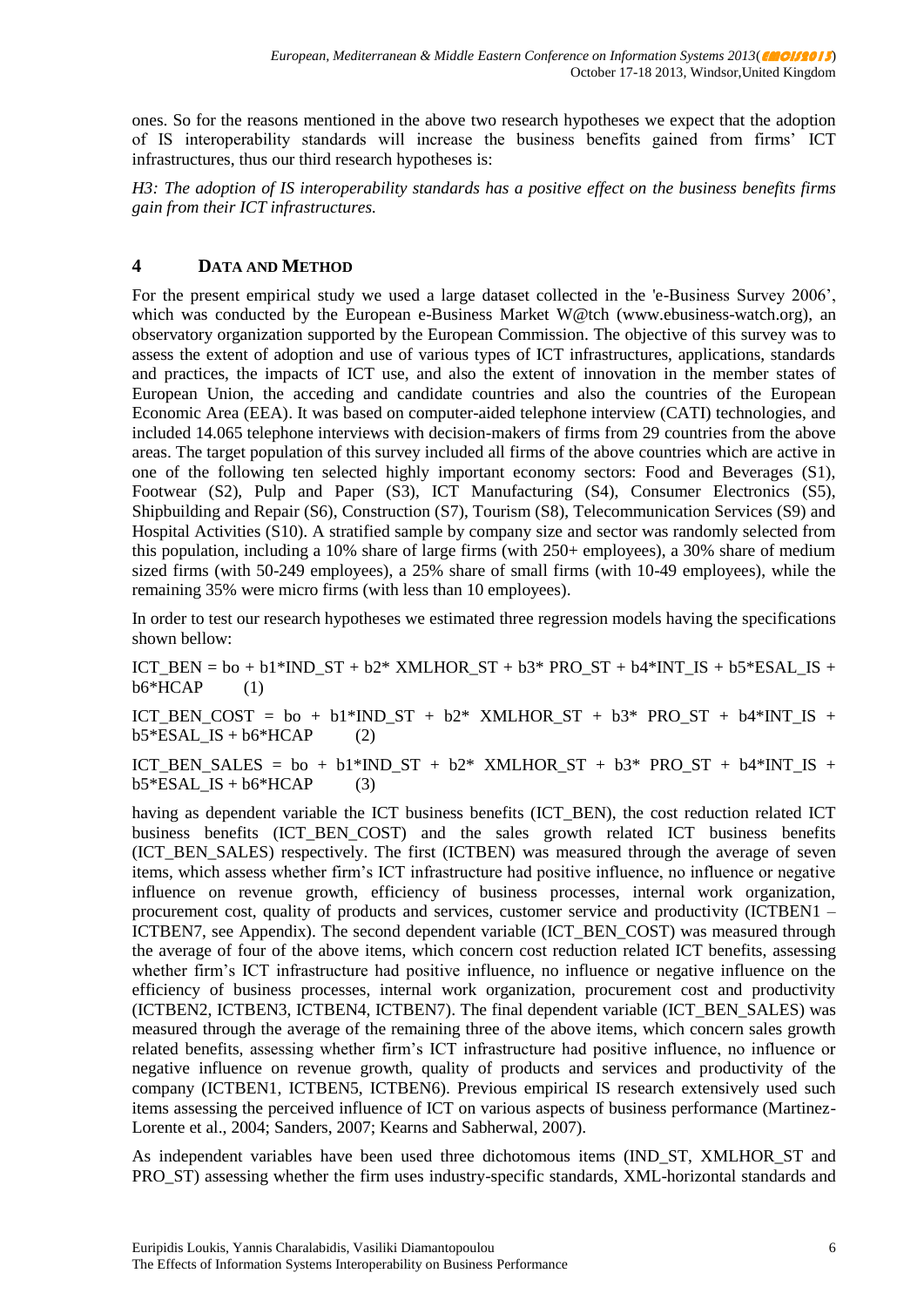proprietary standards respectively in order to exchange data with its customers, suppliers and business partners.

Furthermore, taking into account that the business benefits generated by firm's ICT infrastructure depend critically on the degree of its development, i.e. the extent of using IS for supporting firm's internal processes and also its interaction with the external environment, we have also included two such independent variables. They correspond to the two most widely used types of IS: the intraorganizational/internal and the e-sales ones. The first of them was the degree of development of firm's internal IS (INT IS), which was measured through six items assessing whether the firm has: a) a basic internal infrastructure: the Intranet, and also b) five important applications supporting fundamental internal functions: Enterprise Resource Planning (ERP) system, accounting software, software for tracking working hours or production time, capacity or inventories management software and software for sharing documents between colleagues or performing collaborative work in an online environment (INT\_IS1 - INT\_IS6, see Appendix). Such items have been used extensively in previous empirical IS research for measuring internal IS use (Brews and Tucci, 2004; Koellinger, 2008; Soto-Acosta and Meroño-Cerdan, 2008;). The second additional independent variable was the degree of development of e-sales IS (ESAL\_IS), which was measured through four items, assessing whether the firm uses IS for the four main stages of the lifecycle of a sale: for publishing offers to customers, answering calls for proposals or tenders, receiving orders from customers and enabling customers to pay online (ESAL\_IS1 - ESAL\_IS4, see Appendix). These items have also extensive previous literature support (Soto-Acosta and Meroño-Cerdan, 2008; Brews and Tucci, 2004; Hashim, Murphy and Law, 2007).

We also included an additional independent variable for firm's human capital (HCAP), which is widely recognized as an important precondition for the successful exploitation of new technologies and the generation of benefits from them (Vinding, 2006; Arvanitis and Loukis, 2009); it was quantified through the percentage share of firm's employees having a college or university degree. Finally, in order to control for other sector-specific factors affecting our two dependent variables, we also included for the abovementioned ten sectors covered by our survey nine sectoral dummies (while one sector was used as a reference group).

# **5 RESULTS**

The results of the estimation of the three regression models (1), (2) and (3) specified in the previous section are shown below in Table 1 (for all independent variables we can see the corresponding standardized coefficients, which allow comparisons between their effects on the dependent variable). We remark that in all three models the standardized coefficients for all the three examined types of IS interoperability standards (variables IND\_ST, XMLHOR\_ST and PRO\_ST) are positive and statistically significant. Therefore we can conclude that the adoption of industry-specific, or XMLhorizontal or proprietary standards in firms' ICT infrastructures for establishing IS interoperability with cooperating firms (e.g. customers, suppliers, business partners) increases the business benefits that these infrastructures generate, both the cost reduction and the sales growth related ones. The adoption of these IS interoperability standards leads to reductions of firms' operating costs, by enabling electronic interchange of important business documents (e.g. quotations, orders, shipment notes, invoices, payment notes), and at the same time facilitating and supporting advanced cooperative business practices, such as collaborative planning, forecasting and replenishment, vendor-managed inventory, etc., and also participation in business networks. At the same time the adoption of these IS interoperability standards also leads to increase of sales revenue, by enabling improvement of customers' service, allowing the easy and low cost composition of new and/or personalised products and services by combining products and services of other firms, and also facilitating and supporting the design and production of complex innovative products and services through business networks. So all our three research hypotheses H1, H2 and H3 are supported for all three examined types of IS interoperability standards.

Furthermore, we can see that in all three models the standardized coefficients of the degree of development of firm's internal IS (variable INT\_IS) and e-sales IS (variable ESAL\_IS), and also of the human capital (HCAP), are positive and statistically significant as well, as expected. Finally, we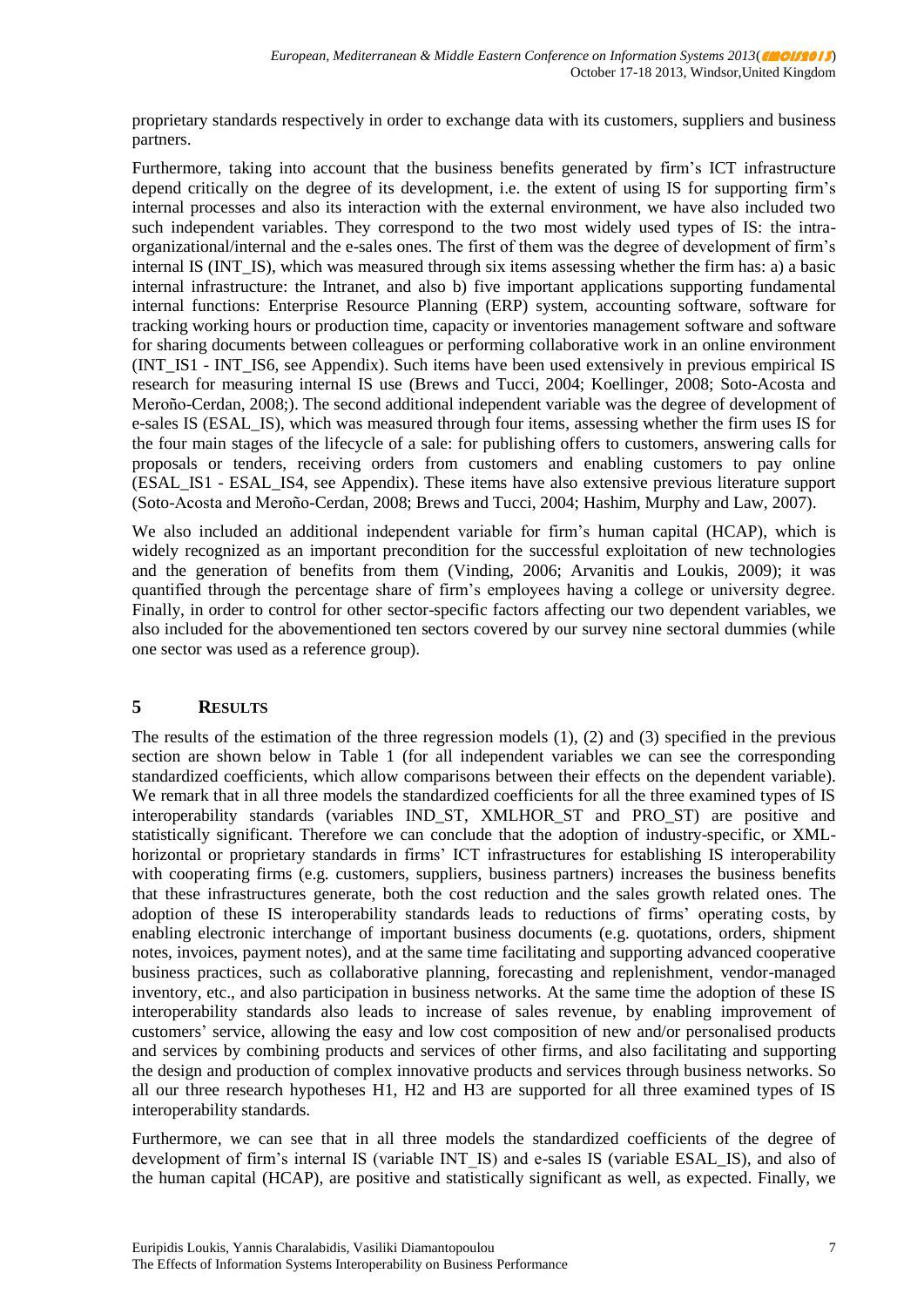remark that many of the coefficients of the sectoral dummies are statistically significant, which indicates that there are sector-specific factors that affect the business benefits generated by ICT from firms, and this necessitates the inclusion of sectoral dummies in such regressions.

|                  | <b>ICT_BEN</b> | ICT_BEN_<br><b>COST</b> | <b>ICT_BEN_</b><br><b>SALES</b> |
|------------------|----------------|-------------------------|---------------------------------|
| IND_ST           | $0.175***$     | $0.164***$              | $0.158***$                      |
| <b>XMLHOR_ST</b> | $0.044***$     | $0.042***$              | $0.038***$                      |
| PRO_ST           | $0.041***$     | $0.041***$              | $0.033***$                      |
| <b>INT_IS</b>    | $0.188***$     | $0.200***$              | $0.138***$                      |
| EXT_IS           | $0.118***$     | $0.090***$              | $0.131***$                      |
| <b>HCAP</b>      | $0.086***$     | $0.070***$              | $0.091***$                      |
| $DUM_1$          | $-0.009$       | $-0.030**$              | 0.020                           |
| $DUM_2$          | $-0.013$       | $-0.032***$             | 0.014                           |
| $DUM_3$          | 0.015          | 0.001                   | $0.030**$                       |
| $DUM_4$          | $0.053***$     | $0.045***$              | $0.054***$                      |
| $DUM_5$          | $0.056***$     | $0.038***$              | $0.068***$                      |
| DUM_6            | 0.010          | 0.012                   | 0.006                           |
| $DUM_7$          | $0.042***$     | $0.037***$              | $0.041***$                      |
| $DUM_8$          | $0.092***$     | $0.053***$              | $0.124***$                      |
| DUM 9            | $0.092***$     | $0.060***$              | $0.115***$                      |

*Table 1. Estimated models for ICT business benefits, cost reduction related ICT business benefits and sales growth related ICT business benefits* 

The above three regression models also allow us to compare the effects of these three types of IS interoperability standards on the ICT business benefits by examining the corresponding standardized coefficients. We remark that in all three models the standardised coefficient of the industry-specific standards (0.175 in the ICT\_BEN model, 0.164 in the ICT\_BEN\_COST model, 0.158 in the ICT BEN SALES model) is much higher than the ones of the XML-horizontal standards (0.044, 0.042 and 0.038 respectively) and the proprietary standards (0.041, 0.041, 0.033 respectively). Therefore the adoption of industry-specific standards leads to much higher increase of the benefits generated by firm's ICT infrastructure than the adoption of the other two examined types of standards (XML-horizontal standards and proprietary standards). This is probably because, as mentioned in the introduction, the industry-specific standards have all the required "depth and breadth" for the specific industry, covering the whole range of documents and elements required for the data exchange needs of the industry. At the same time the industry-specific standards are characterized by high level of applicability, as they can be used for exchanging electronically many different business documents with most of the firms we have transaction and cooperation with (our suppliers, customers, business partners). On the contrary, the proprietary standards have extensive depth and breadth, but include mainly the documents and elements required by the strong creator firm, and also are characterized with much lower applicability (they can be used for exchanging business documents with the creator firm, and also with the smaller number of firms adopting such a standard). The opposite happens with the XML-horizontal standards: they are characterized by high applicability (as they can be used for exchanging business documents with a very large number of firms from many different industries), but they lack the needed depth for representing important sector-specific characteristics and information elements, as they have been developed with a 'least common denominator' logic (they include mainly elements that are common across sectors).

Finally, in order to make a 'realistic' assessment of the magnitude of effects of these IS interoperability standards, we compared them with the corresponding effects of the degree of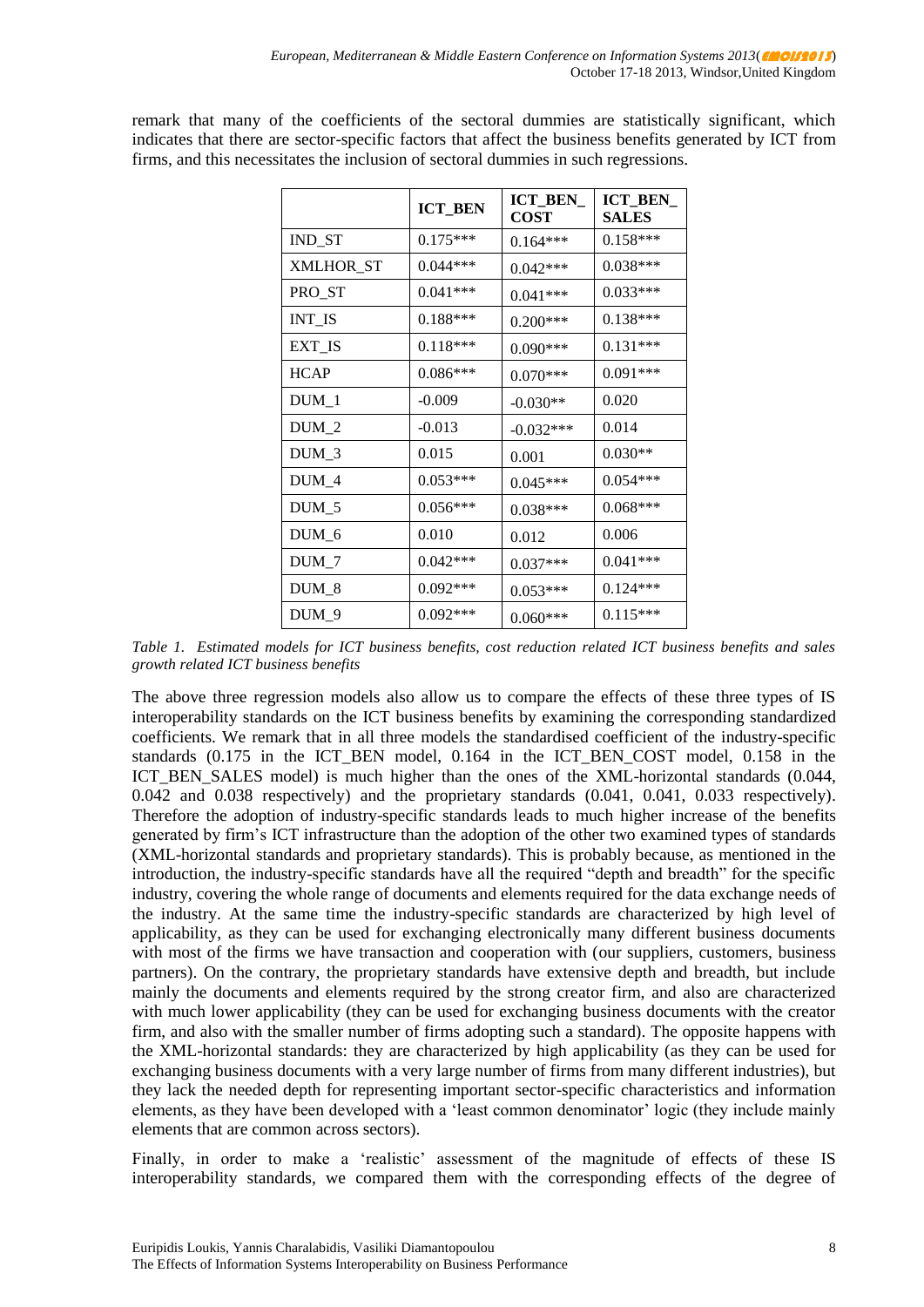development of firm's internal and e-sales IS, which are widely recognized as the main determinants of the extent of ICT business benefits and value at firm level. We first focus on the ICT business benefits model (second column of Table 1). We remark that the degree of development of internal IS and the adoption of industry-specific have the strongest effects on the generation of ICT business benefits, which are of similar magnitude (standardised coefficients 0.188 and 0.175 respectively). Lower is the effect of the degree of development of e-sales IS (0.118), followed by the effects of the human capital (0.086) and then the adoption of XML-horizontal standards (0.044) and proprietary standards (0.041). Therefore the effects of adopting industry-specific standards on the benefits generated by firm's ICT infrastructure seem to be quite strong, of similar magnitude with the one of the degree of development of the internal IS (regarded as the main determinant of the ICT benefits), and about 50% (0.175/0.118=1.48) higher than the effect of the degree of development of the e-sales IS. The effects of adopting XML-horizontal and proprietary standards are much lower, about one fifth each of the corresponding effect of the degree of development of the internal IS (for the XMLhorizontal standards  $0.044/0.188=23.4\%$ , and for the proprietary standards  $0.041/0.188=21.8\%$ ).

We then examine similarly the other two models of the cost reduction related ICT business benefits (third column of Table 1) and of the sales growth related ICT business benefits (fourth column of Table 1), and we can identify an important difference between them. In the former we remark that the effect of the degree of development of firm's internal IS on the cost reduction related ICT business benefits is higher than the one of the adoption of industry-specific interoperability standards (standardised coefficients 0.200 and 0.164 respectively), followed by the effects of the degree of development of e-sales IS (0.090), the human capital (0.070) and the adoption of XML-horizontal and proprietary standards (0.042 and 0.041 respectively). On the contrary in the latter we remark that the effect of the adoption of industry-specific interoperability standards on the sales growth related ICT business benefits is higher than the one of the degree of development of firm's internal IS (standardised coefficients 0.158 and 0.138 respectively), which has similar effects with the degree of development of e-sales IS (0.131), followed by the human capital (0.091) and the adoption of XMLhorizontal and proprietary standards (0.038 and 0.033 respectively). Therefore the adoption of industry-specific interoperability standards for exchanging data with cooperating firms (suppliers, business partners, customers) is particularly important for realizing sales growth related benefits from firm's ICT infrastructures.

Our findings are in general in agreement with the ones of the limited empirical literature on the business value of IS interoperability (reviewed in 2.2), which found evidence for some kind of business value generated by the adoption of IS interoperability standards (however using small datasets): positive impacts of the extent of deployment of a single industry-specific standard (RosettaNet) on the operational and strategic benefits that adopting firms obtain from it (Boh, Xu and Soh, 2008), or negative impacts of IS interoperability at the data, process and business level on the required B2B integration effort (Mouzakitis, Sourouni and Askounis, 2009). However, our study adds to this limited empirical literature by examining and comparing the effects of three different types of IS interoperability standards on the benefits that firms gain from their ICT infrastructures, distinguishing between cost benefit related ICT benefits and sales growth related ICT benefits; also by proceeding to a 'realistic' assessment of the magnitude of the above effects comparing them with the corresponding effects of the degree of development of firm's internal and e-sales IS, which are widely recognized as the main determinants of the extent of ICT business benefits and value at firm level (all these being empirically investigated based on a large dataset from 14.065 European firms).

# **6 CONCLUSIONS**

The extensive investments made for the development of various IS interoperability technologies, and then for their implementation at firm level, necessitate the systematic study of the business value they generate. In this direction there has been some theoretical literature, but only quite limited empirical research. This paper contributes to filling this important research gap, presenting an empirical study of the effects of the adoption of three fundamental types of IS interoperability standards (industryspecific, XML-horizontal and proprietary ones) on the benefits firms gain from their ICT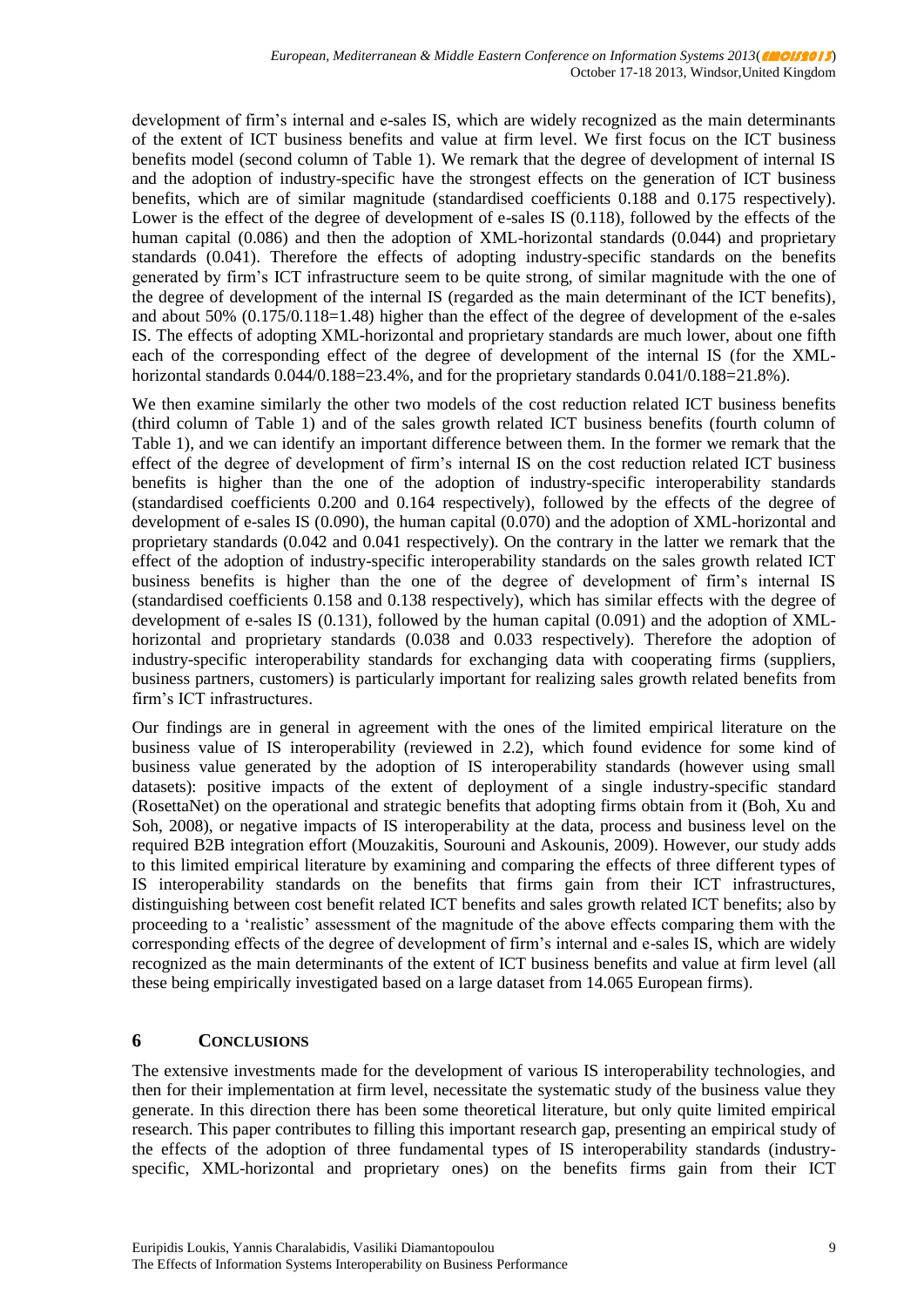infrastructures, and also distinguishing between cost reduction related benefits and sales growth related benefits.

For all these three types of IS interoperability standards it has been concluded that their adoption for establishing IS interoperability with the ones of cooperating firms increases the business benefits generated by firms' ICT infrastructures. However, the magnitudes of the positive effects of these three types of standards on ICT benefits differ considerably. The industry-specific IS interoperability standards have the strongest effects, since they are characterized on one hand by high applicability (they can be used for exchanging many different types of business documents with most of the firms we are cooperating with), and on the other hand by high depth and breadth (they cover all the special data exchange requirements  $-$  both documents and elements of them  $-$  of the particular industry). Finally, we have found that the magnitudes of these effects of the industry-specific standards on the ICT benefits are high, of similar magnitude with the ones of the degree of development of firm's internal IS (regarded as the main determinant of the extent of ICT benefits), and also higher than the ones of e-sales IS. The adoption of these industry-specific standards is particularly important for realizing sales growth related benefits from firm's ICT infrastructure. Our results provide empirical evidence, based on a large dataset, of the business value generated by IS interoperability, its big magnitude and its strong dependence on the type of IS interoperability standards adopted.

The findings of our study have interesting implications for IS research and management. The strength of the effects of adopting such standards on the benefits gained from ICT indicates that future research on IS business value should take into account not only factors concerning the degree of development of various types of firm's IS, but also factors concerning their level of interoperability with the IS of other firms. Our study provides a useful framework for future research on this. With respect to IS management practice, our conclusions indicate that it is necessary to place strong emphasis on establishing interoperability of firm's IS with the ones of other cooperating firms, due to the high business value that this interoperability generates; this emphasis should be similar to the one placed on the development of the functionality of firm's IS. However, in order to maximize this business value IS managers should adopt standards characterized by wide applicability (so that they can be used for establishing IS interoperability with a large number of other firms) and also sufficient "depth and breadth" (so that they enable a fully automated exchange of numerous electronic business documents including all required elements).

Further empirical research is required on the business value that IS interoperability generates, examining various existing and emerging IS interoperability architectures, frameworks, methods and standards. Also, it is necessary to extend this research towards other 'interoperability layers', and investigate empirically the business value not only of the 'technical' interoperability, but also of the 'organizational' interoperability as well, and their complementarities. Finally, it is necessary to identify and understand the moderators and the mediators of the effects of the adoption of various IS interoperability architectures, frameworks, methods and standards on various dimensions of business performance.

# **References**

- Allee V. (2002), 'A value network approach for modelling and measuring intangibles', Proceedings of Transparent Enterprise Conference, Madrid, November 2002.
- Arvanitis S., Loukis E. (2009), 'Information and communication technologies, human capital, workplace organization and labour productivity in Greece and Switzerland: A comparative study based on firm-level data' Information Economics and Policy 21, 43-61.
- Baraldi E., Nadin G. (2006), 'The challenges in digitalising business relationships. The construction of an IT infrastructure for a textile-related business network', Technovation, 26, pp. 1111-1126.
- Boh W. F., Xu Y., Soh C. (2008), 'VIS Standards Deployment and Integration: A study of Antecedents and Benefits', Proceedings of the International Conference on Information Systems (ICIS) 2008.
- Brews P., Tucci, C. (2004), 'Exploring the structural effects of internetworking', Strategic Management Journal, 25, pp. 429-451.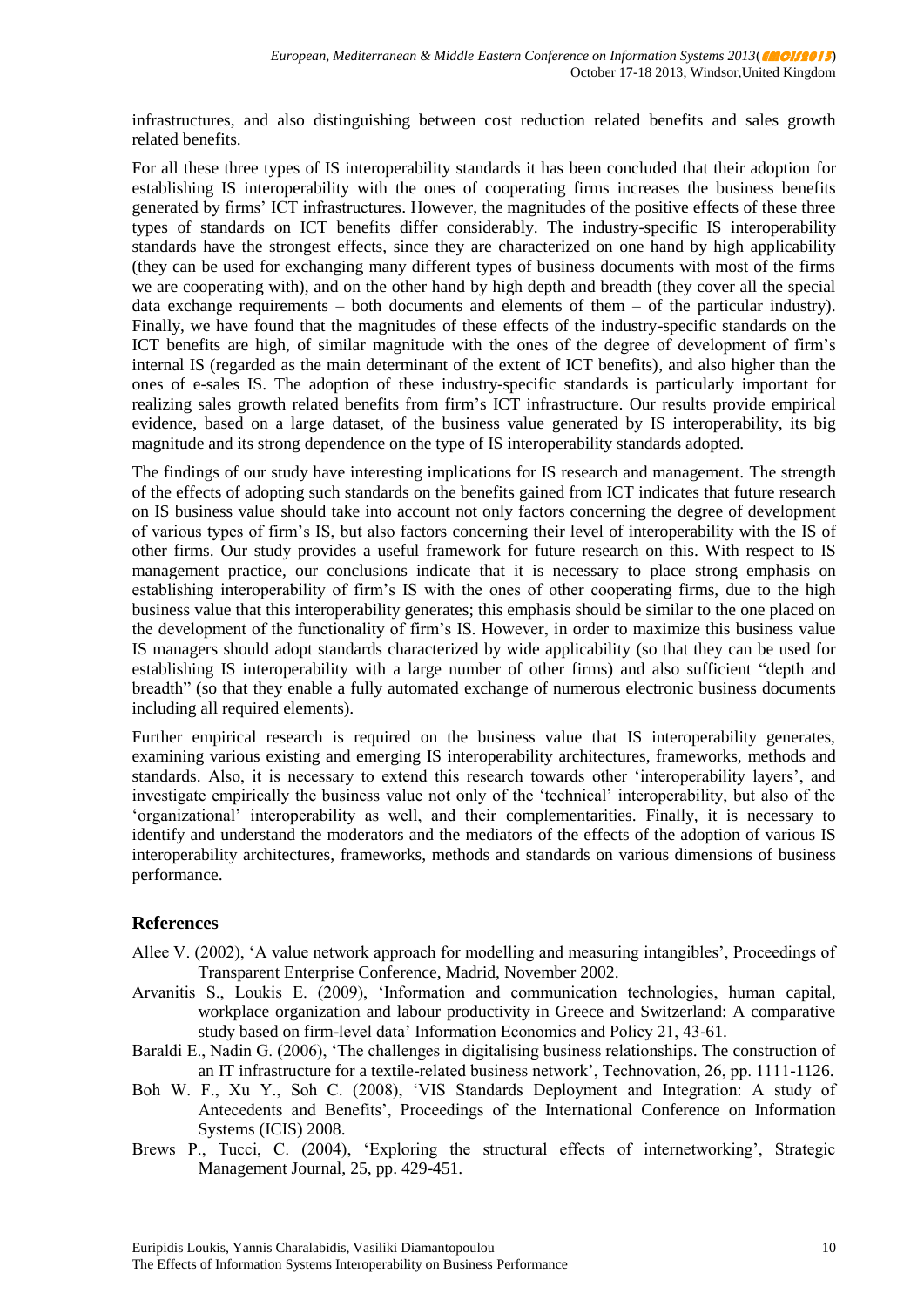- Busquets J. (2010), 'Orchestrating smart business network dynamics for innovation', European Journal of Information Systems, 19(4), pp. 481-493.
- Chatterjee D., Ravichandran, T. (2004), 'Inter-Organizational Information Systems Research: A Critical Review and an Integrative Framework, Proceedings of the 37th Hawaii International Conference on System Sciences, Kona, Hawaii.
- Choi S., Whinston A. (2000), 'Benefits and requirements for interoperability in the electronic marketplace', Technology in Society, 22, pp. 33-44.
- European Commission (2010a), 'Communication from the Commission to the European Parliament, the Council, the European Economic and Social Committee and the Committee of the Regions - A Digital Agenda for Europe', COM (2010) 245.
- European Commission (2010b), 'Communication from the Commission EUROPE 2020 A strategy for smart, sustainable and inclusive growth', COM (2010) 2020.
- Grilo A., Jardim-Goncalves R., Cruz-Machado V. (2007), 'A Framework for Measuring Value in Business Interoperability', Proceedings of the IEEE International Conference on Industrial Engineering and Engineering Management 2007, pp. 520-524.
- Hakansson H., Johanson J. (1992), 'A model of industrial networks'. In: Axelsson, B., Easton, G. (Eds.), Industrial Networks—A New View of Reality. Routledge, London.
- Hakansson H., Snehota, I. (Eds.) (1995), 'Developing Relationships in Business Networks.Routledge, London.
- Hashim N., Murphy J., Law R. (2007), 'A review of hospitality website design frameworks. In M. Sigala, L. Mich, & J. Murphy (Eds.), Information and Communication Technologies in Tourism 2007 (pp. 219–230). New York: Springer Wien.
- Institute of Electrical and Electronics Engineers (IEEE) (1990), 'IEEE Standard Computer Dictionary: A Compilation of IEEE Standard Computer Glossaries'.
- Jimenez-Martinez J., Polo-Redondo Y. (2004), 'The influence of EDI adoption over its perceived benefits', Technovation, 24, pp. 73-79.
- Kajikawa Y., Takeda Y, Sakata I., Matsushima K. (2010), 'Multiscale Analysis of Interfirm Networks in Regional Clusters', Technovation, 30, pp. 168-180.
- Kearns G. S., Sabherwal R. (2007), 'Strategic Alignment Between Business and Information Technology: A Knowledge-Based View of Behaviors, Outcome and Consequences', Journal of Management Information Systems, 23(3), pp. 129-162.
- Kodama M. (2005), 'Knowledge Creation through networked Strategic Communities: Case Studies on New Product Development in Japanese Companies', Long Range Planning, 38, pp. 27–49.
- Koellinger P. (2008), 'The relationship between technology, innovation, and firm performance: Empirical evidence from e-business in Europe', Research Policy, 37, pp. 1317–1328.
- Kuk G. (2004), 'Effectiveness of vendor-managed inventory in the electronics industry: determinants and outcomes', Information & Management, 41, pp. 645-654.
- Lampathaki F., Mouzakitis S., Gionis G., Charalabidis Y., Askounis D. (2009), 'Business to business interoperability: A current review of XML data integration standards', Computer Standards & Interfaces, 31, pp. 1045–1055.
- Lebreton B., Legner C. (2007): Interoperability Impact Assessment Model An Overview, In Goncalves, R., Müller, J., Mertins, K., Zelm, M. (Eds.): Enterprise Interoperability II - New Challenges and Approaches, Springer, Berlin, 2007, pp. 725-728.
- Li M. S., Crave S., Grilo A. and Van den Berg R. (Eds.) (2008), 'Unleashing the Potential of the European Knowledge Economy – Value Proposition for Enterprise Interoperability', European Commission, Information Society and Media.
- Martinez-Lorente A. R., Sanchez-Rogriguez C., Dewhurst F. W. (2004), 'The effect of information technologies on TQM: An initial analysis', International Journal of Production Economics, 89, pp. 77-93.
- Mouzakitis S., Sourouni A. M., Askounis D. (2009), 'Effects of Enterprise Interoperability on Integration Efforts in Supply Chains', International Journal of Electronic Commerce, 14(2), pp. 127-155.
- Nurmilaakso J. M. (2008a), 'Adoption of e-business functions and migration from EDI-based to XML-based e-business frameworks in supply chain integration', International Journal of Production Economics, 113, pp. 721–733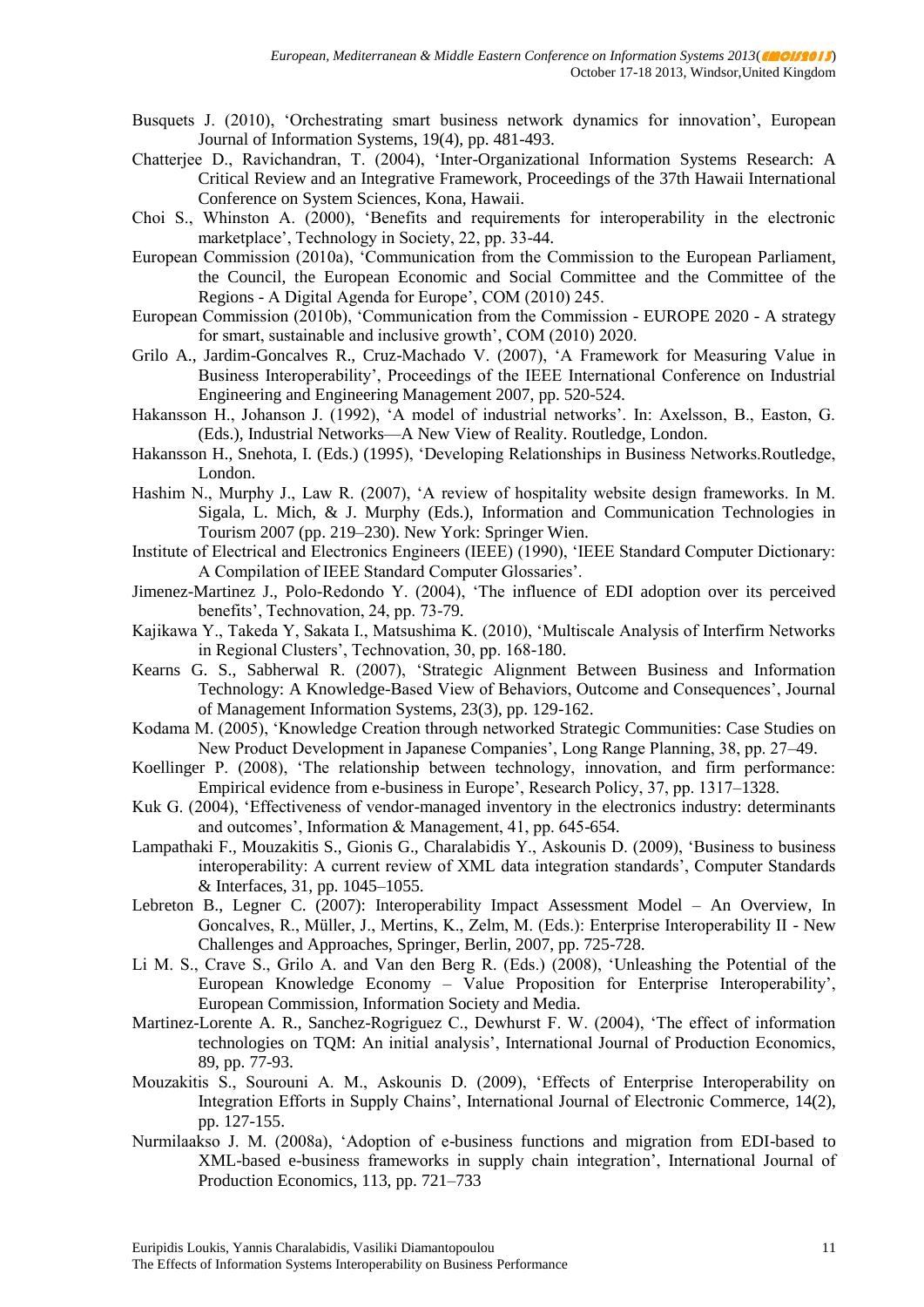- Nurmilaakso J. M. (2008b), 'EDI, XML and e-business frameworks: A survey', Computers in Industry, 59, pp. 370-379.
- Rai A., Patnayakuni R., Seth N. (2006), 'Firm Performance Impacts of Digitally Enabled Supply Chain Integration Capababilities', MIS Quarterly, 30(2), 225-246.
- Rai A., Pavlou P., Im G., Du S. (2012), 'Interfim IT Capability Profiles and Communications for Cocreating Relational Value: Evidence from the Logistics Industry', MIS Quarterly, 36(1), 233-262.
- Robey D., Im G., Wareham J. (2008), 'Theoretical Foundations of Empirical Research on Interorganizational Systems: Assessing Past Contributions and Guiding Future Directions', Journal of the Association for Information Systems, 9(9), pp. 497-518.
- Rycroft R. W. (2007), 'Does cooperation absorb complexity? Innovation networks and the speed and spread of complex technological innovation', Technological Forecasting & Social Change, 74, pp. 565–578.
- Sanders N. R. (2007), 'An empirical study of the impact of e-business technologies on organizational collaboration and performance', Journal of Operations Management, 25(6), pp. 1332-1347.
- Sengupta K, Masini A (2005), 'What is IT Agility? Does it Affect Organizational Performance? A Conceptualization and Some Empirical Evidence', Working paper, INSEAD, 2005.
- Soto-Acosta P., Meroño-Cerdan A. L. (2008), 'Analyzing e-business value creation from a resourcebased perspective', International Journal of Information Management, 28, pp. 49-60.
- Stadtler H. (2009), 'A framework for collaborative planning and state-of-the-art', OR Spectrum, 31, pp. 5–30.
- Vinding A. L. (2006), 'Absorptive capacity and innovative performance: A human capital approach', Economics of Innovation and New Technology, 15(4-5), pp. 507-517.
- Zeng S. X., Xie X. M., Tam C. M. (2010), 'Relationship between cooperation networks and innovation performance of SMEs', Technovation, 30, pp. 181–194.

#### Appendix

|  | Survey questions used for measuring each variable: |  |
|--|----------------------------------------------------|--|

| <b>Variable</b>                                       | <b>Items</b>                                                                                          |
|-------------------------------------------------------|-------------------------------------------------------------------------------------------------------|
| <b>ICT</b> Benefit<br>(ICT_BEN)                       | ICTBEN1: Has ICT had a positive, negative or no influence on sales revenue<br>growth?                 |
|                                                       | ICTBEN2: Has ICT had a positive, negative or no influence on the efficiency of<br>business processes? |
|                                                       | ICTBEN3: Has ICT had a positive, negative or no influence on internal work<br>organization?           |
|                                                       | ICTBEN4: Has ICT had a positive, negative or no influence on procurement cost?                        |
|                                                       | ICTBEN5: Has ICT had a positive, negative or no influence on quality of products<br>and services?     |
|                                                       | ICTBEN6: Has ICT had a positive, negative or no influence on customer service?                        |
|                                                       | ICTBEN7: Has ICT had a positive, negative or no influence on productivity?                            |
| Industry-specific<br>standards adoption<br>$(IND_ST)$ | Do you use industry-specific standards for exchanging data with buyers and<br>suppliers?              |
| XML-horizontal<br>standards adoption<br>(XMLHOR_ST)   | Do you use XML-based standards for exchanging data with buyers and suppliers?                         |
| Proprietary standards<br>adoption<br>(PRO_ST)         | Do you use proprietary standards for exchanging data with buyers and suppliers?                       |
| Internal IS degree of<br>development (INT_IS)         | INT_IS1: Do you use an Intranet?                                                                      |
|                                                       | INT_IS2: Do you use an ERP system (that is Enterprise Resource Planning System)?                      |